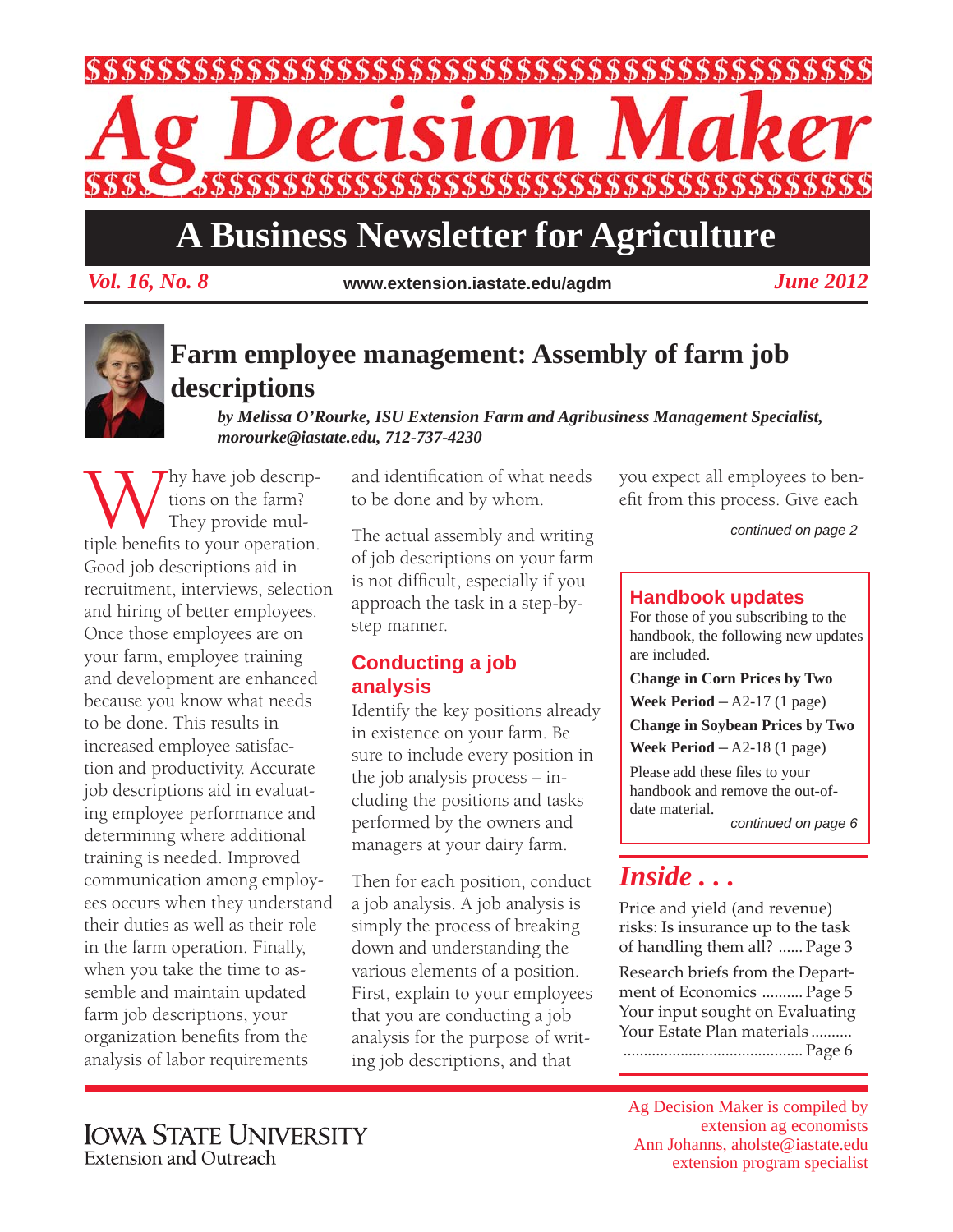#### 55555555555555555555555555555555555555

*Farm employee management: Assembly of farm job descriptions, continued from page 1*

employee a form that asks three basic questions:

- 1) What do you do on your job? List every task that you perform from the most minor and simple to the most major and complex. List as many tasks as possible.
- 2) For each task you listed, state how often you perform that task such as daily, weekly, monthly, several times a year?
- 3) For each task you listed, list the items of equipment or tools that you use to perform that task.

After each employee has completed this written exercise, take time to sit down with the individual worker and go over it. You will likely find that they omitted some tasks. Inquire about what training was important to learn how to do these tasks and what additional training would be beneficial. Ask the employee, "If you were hiring someone to do your job, what qualifications or prior training would you want that employee to have?"

The job analysis process focuses on what work is currently being accomplished. However, it is helpful to think about what tasks may be going undone – but should be completed on a regular basis in your operation. This process identifies additional labor needs on the farm.

#### **Examine the job analysis results**

Once the job analysis process is completed, scrutinize these results for what you can learn. Sit back and think about whether the positions as currently configured make sense. Are there responsibilities and tasks that should be reassigned? Are the time and talents of some employees being wasted on menial tasks that could be assigned to newer, less-experienced employees? Is there one or more position that should be restructured or new positions to be created? Charting or diagramming the positions and work-flow on your farm may help you to see a better way to get things done.

#### **Elements of the job description**

Armed with the results of your job analysis process, you are ready to start writing job descriptions. The purpose is to paint a word picture of each job so that everyone in the organization understands what is expected of that position. Most job descriptions will include six basic elements:

- *1. Job title.* Make sure the job title accurately describes the job being performed. Obviously, the types of jobs on your farm will depend on the nature of your operation, i.e., whether the farm is strictly a row crop operation or if you have a beef or dairy cattle operation, swine, poultry or other livestock. Some operations need mechanics, computer technicians, bookkeepers/ accountants or general maintenance workers. Remember, a typical agricultural production operation has different needs from what you might have seen 30 years ago.
- *2. Job summary.* Immediately after the title, give a concise definition or description of the major job responsibilities. This type of short description may be used for recruitment purposes.
- **3. Job qualifications.** List the knowledge, education, experience or training necessary to perform the job. Include realistic physical requirements essential to perform the job such as an ability to stand for long hours at a time or lift and carry a certain weight. Do not make statements that are discriminatory on grounds of race, gender, age, or national origin.
- *4. Job duties or tasks.* List all the job activities that the worker performs in that position. Start with the most frequently performed duties and proceed to the least frequent duties. The degree to which the position is specialized will impact the number of job tasks on the list. It may be helpful to include an approximate percentage of the time that duty is performed. At the end of the list, it is common to include "other duties as assigned by supervisor" to allow for flexibility.